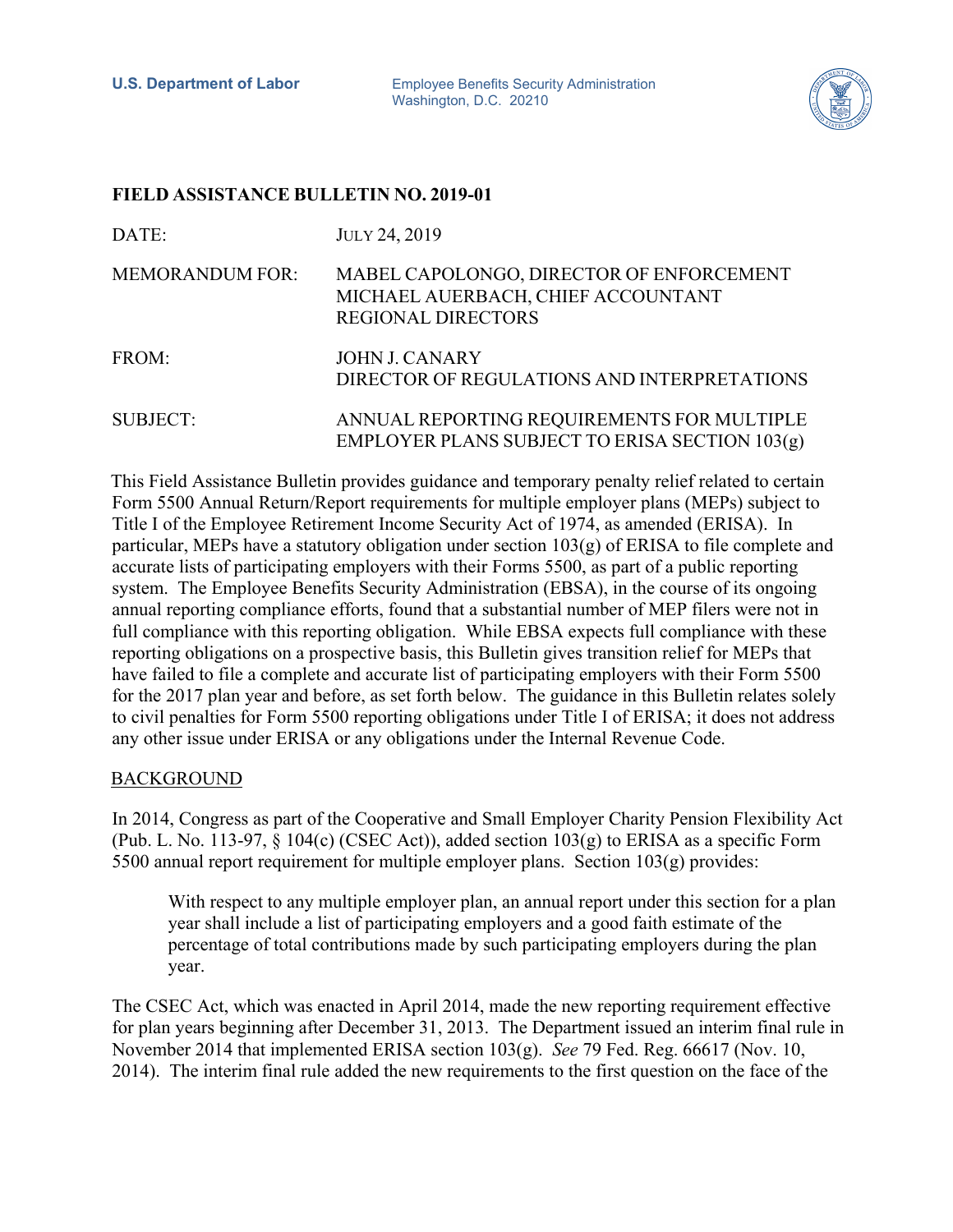Form 5500 at Part I, Line A, Annual Report Identification Information, where filers indicate the general type of plan. Specifically, the rule added text next to the check box for multiple employer plans: "(Filers checking this box must attach a list of participating employer information in accordance with the form instructions)." The interim final rule also added the following accompanying instructions for the Form 5500:

Except as provided below, multiple-employer pension plans and multiple-employer welfare plans required to file a Form 5500 must include an attachment using the format below that (1) lists each participating employer in the plan during the plan year, identified by name and employer identification number (EIN), and (2) includes a good faith estimate of each employer's percentage of the total contributions (including employer and participant contributions) made by all participating employers during the year. Any employer who was obligated to make contributions to the plan for the plan year, made contributions to the plan for the plan year, or whose employees were covered under the plan is a "participating employer" for this purpose. If a participating employer made no contributions, enter "-0-" in element (c).

The attachment must be properly identified at the top with the label "Multiple-Employer Plan Participating Employer Information," and the name of the plan, EIN, and plan number (PN) as found on the plan's Form 5500.

*See, e.g.*, 2018 Form 5500 instructions at 14; s*ee also* 2018 Form 5500-SF instructions at 8-9. The "[e]xcept as provided below" caveat refers to a following sentence in the instructions that says unfunded or insured welfare plans that are exempt under 29 CFR 2520.104-44 from filing financial information with their Form 5500 must file a list of participating employers, but do not have to include an estimated amount of contributions from each employer.

The Department, in reviewing Form 5500 data in 2018, found that some MEPs, including MEPs sponsored by professional employer organizations (PEOs), had failed to include a complete and accurate list of participating employers with their Form 5500/5500-SF. The Department initiated an enforcement effort and corresponded with filers in 2019. As part of that effort, the Department identified 185 MEP filings for the 2016 plan year as compliant (plans reported total participants of approximately 425,000) and 101 MEP filings as non-compliant (plans reported total participants of approximately 480,000). Examples of non-compliant filings included Forms in which: (1) the filer replaced employer names with either abbreviated names or initials, client numbers, or other labels such as "Client 1;" (2) the filing reported only the last 4 digits of EINs; (3) the filing included an attachment with no information and a note "Details available upon request;" and (4) the filing incorrectly listed the PEO as the only participating employer.

The Department's enforcement effort resulted in a dialog with individual PEOs and organizations representing PEO interests. The National Association of Professional Employer Organizations (NAPEO), in a letter dated March 26, 2019, told the Department that while "a few" PEOs listed the employers that participate in their MEPs, "most" filed their Form 5500 with the participating employer redacted, coded, or under a separate cover. The PEOs and their representatives also raised a number of objections to the ERISA section  $103(g)$  filing requirement. They contended that filing the participating employer list imposes material costs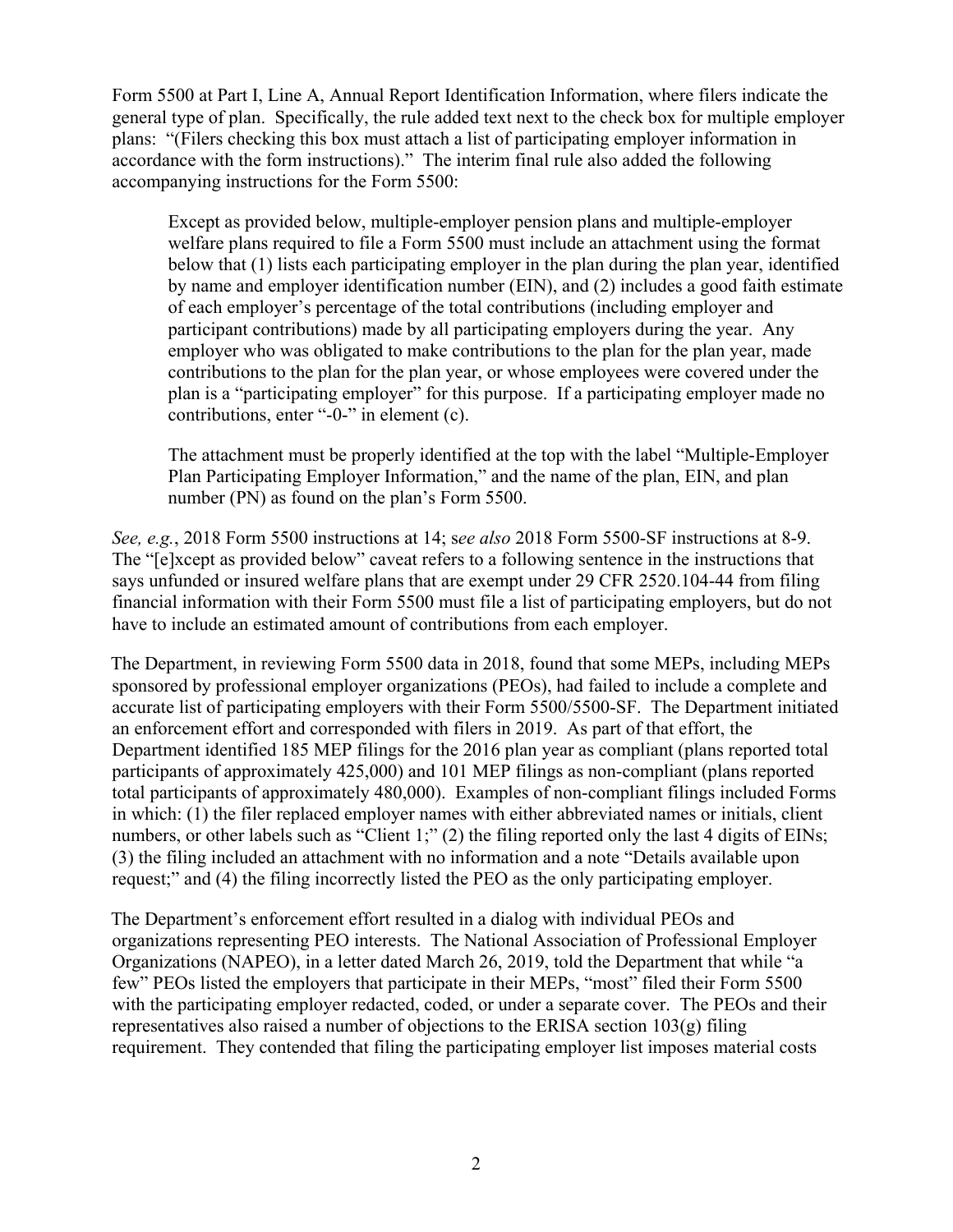and burdens on PEO-sponsored plans and they argued that making the employer list public was not in the best interests of plan participants and beneficiaries.

The Department received and considered similar objections in connection with the Paperwork Reduction Act (PRA) notice associated with the publication of the interim final rule implementing the CSEC Act requirement. *See* Proposed Extension of Information Collection Request Submitted for Public Comment; Revisions to Annual Return/Report—Multiple-Employer Plans, 79 Fed. Reg. 66741 (Nov. 10, 2014) (available at www.govinfo.gov/content/pkg/FR-2014-11-10/pdf/2014-26499.pdf). In its 2016 Federal Register notice regarding proposed modernization of the Form 5500, the Department explained its decision at that time not to propose changes to the ERISA section 103(g) reporting requirements. *See* Form 5500 Improvement and Modernization Proposal -- Proposed Revision of Annual Information Return/Reports, 81 Fed. Reg. 47534, 47564-47565 (July 21, 2016) (available at www.govinfo.gov/content/pkg/FR-2016-07-21/pdf/2016-14893.pdf).

The Department continues to believe that the reporting requirements made effective for MEPs by the 2014 interim final rule implementing ERISA section  $103(g)$  are a reasonable and appropriate way to implement Congress' directive in the CSEC Act. The Department does not believe it has the authority under ERISA section 110 or ERISA section 104, when read together with ERISA section 106, to treat information otherwise required to be filed with or as part of a plan's annual report as confidential or nonpublic information. Section 106 of ERISA provides generally, with an exception for individual benefit statements not relevant here, that the contents of the annual report "shall be public information" that must be open for public inspection.

## TRANSITION RELIEF FOR ANNUAL REPORTING CIVIL PENALTIES

In light of the possibility that some plan fiduciaries may have misunderstood the annual reporting requirement, before the Department proceeds with further civil penalty enforcement actions in this area, the Department is prepared to provide transition relief to plan administrators of MEPs who voluntarily comply with the annual reporting requirements in ERISA section  $103(g)$  and commence filing complete and accurate participating employer information. Specifically, the Department will not reject a Form 5500 or Form 5500-SF filed on behalf of a MEP for the 2017 plan year, or any prior plan year, or seek to assess civil penalties against the plan administrator under ERISA section  $502(c)(2)$  with respect to such filings, solely on the basis that the plan administrator failed to include complete and accurate participating employer information in accordance with ERISA section  $103(g)$ , provided that the annual reports filed for the plan for the  $2018$  and following plan years comply with the requirement in ERISA section  $103(g)$ , the Form 5500 or Form 5500-SF, as applicable, and the accompanying instructions.<sup>[1](#page-2-0)</sup> Specifically, as set forth in the instructions for the Form 5500 and Form 5500-SF, the annual report is to include in the required format: (1) a complete and accurate listing of each participating employer in the

<span id="page-2-0"></span><sup>&</sup>lt;sup>1</sup> The Department has the authority under section  $502(c)(2)$  of ERISA to assess civil penalties against plan administrators who fail or refuse to file complete and timely annual reports as required under ERISA and the Department's annual reporting regulations. Pursuant to 29 CFR 2560.502c-2 and 29 CFR 2570.60 *et seq*., EBSA maintains an enforcement program for the assessment of civil penalties under section 502(c)(2) of ERISA for noncompliance with ERISA's annual reporting requirements.